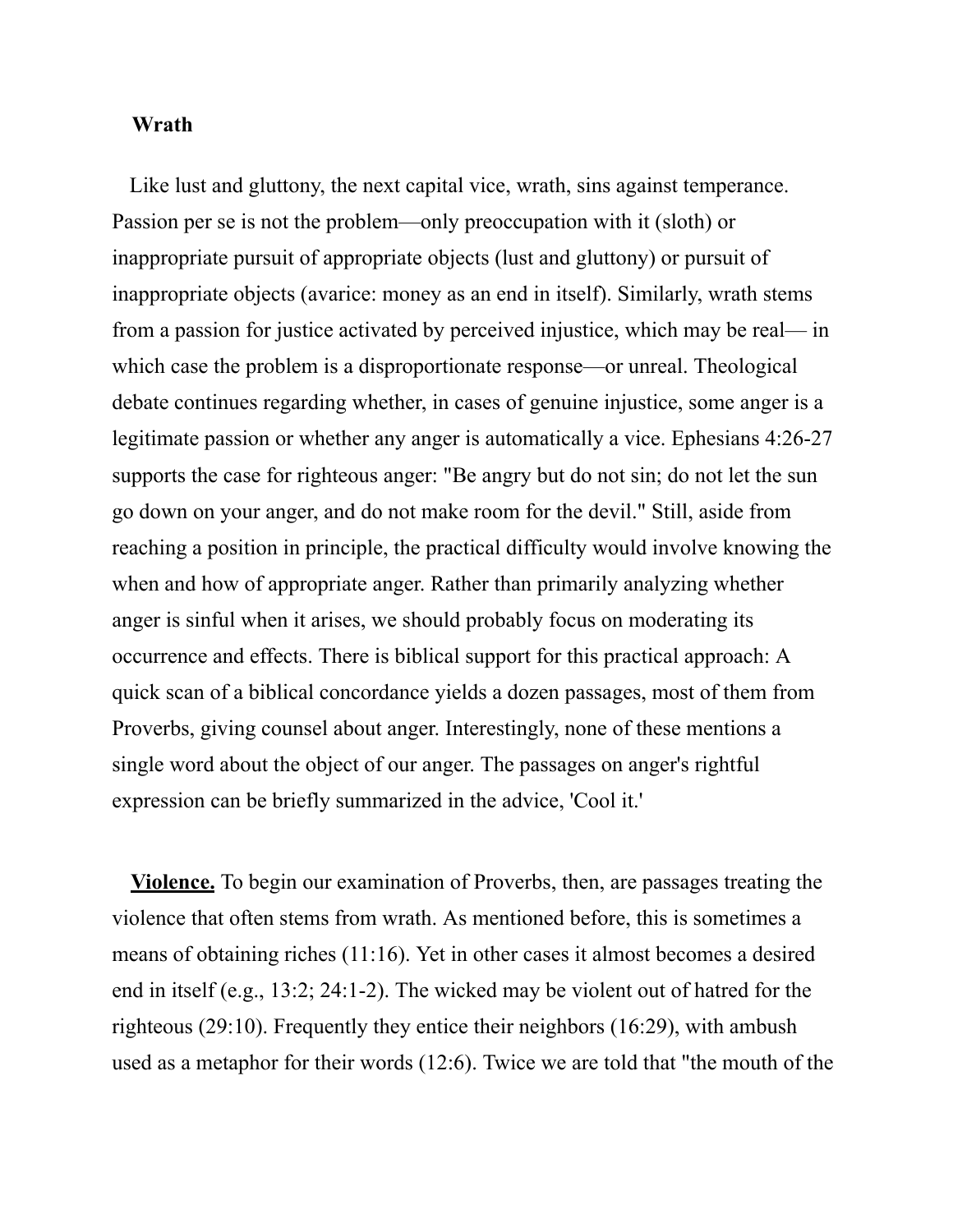wicked conceals violence" (10:6, 11). However, in the end "the violence of the wicked will sweep them away, */* because they refuse to do what is just" (21:7); they may wind up as fugitives (28:17).

**Strife.** Violence may not be physical, operating metaphorically in terms of strife. "Hatred stirs up strife" (10:12); so too, "a harsh word stirs up anger" (15:1). Some texts focus on instigators into which even the wise can occasionally fall—hatred, harsh words, and the like. But these instigators do not characterize wise people, and several texts focus instead on those who are characterized by folly, often using the image of starting a fire: hot-tempered (15:18a), perverse (16:28), scoffer (22:10; 29:8), gossip (16:28; 26:20-21), greedy (28:25a), and godless (11:9). It should be sobering to realize that indulging wrath quickly places a person among the characteristically foolish (20:3). Therefore, "the beginning of strife is like letting out water; / so stop before the quarrel breaks out" (17:14). Moreover, "like somebody who takes a passing dog by the ears is one who meddles in the quarrel of another" (26:17). Lovers of strife and lovers of transgression overlap (17:19). The consequences can be disastrous: "An ally offended is stronger than a city; such quarreling is like the bars of a castle" (18:19). On a more mundane, though no less relevant, level: "It is better to live in a corner of the housetop / than in a house shared with a contentious wife" (21:9; also 21:19; 25:24). How does one avoid strife? "Love covers all offenses" (10:12); "A soft answer turns away wrath" (15:1); "Those who are slow to anger calm contention" (15:18). Finally, "whoever trusts in the LORD will be enriched" (28:25)—in contrast to the greedy person stirring up strife.

**Slander.** Already identified among instigators of strife, and reinforcing these themes, is slander: "Do not be a witness against your neighbor without cause, / and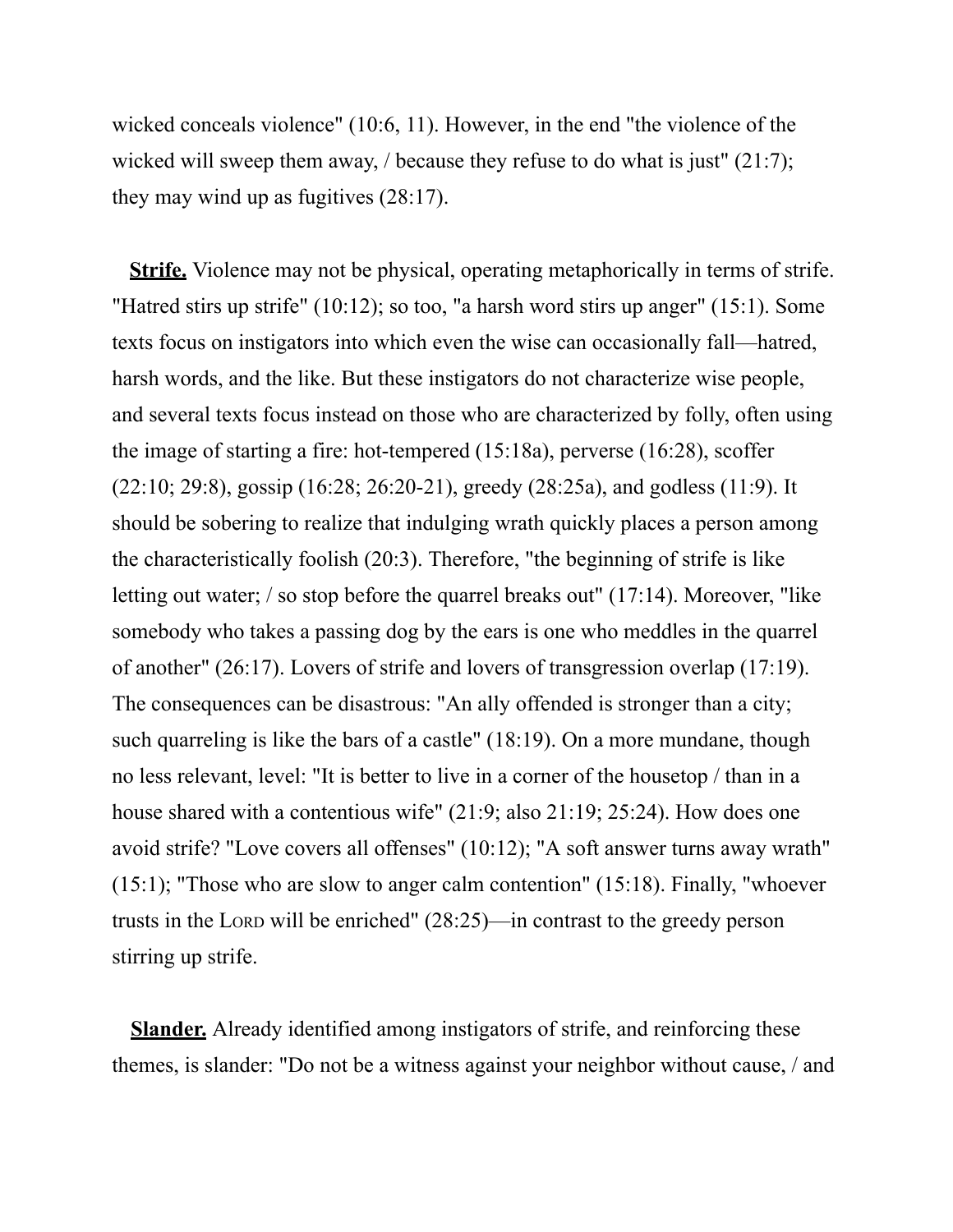do not deceive with your lips. Do not say, 'I will do to others as they have done to me; I will pay them back for what they have done'" (24:28-29). Though false witness against a neighbor seems like an effective weapon (25:18), actually "like a sparrow in its flitting, like a swallow in its flying, an undeserved curse goes nowhere" (26:2). In fact a backbiting tongue produces anger as surely as the north wind brings rain (25:23). In the end, "lying lips conceal hatred, and whoever utters slander is a fool" (10:18).

**Retribution.** The follies of slander and retribution connect since, according to Jas. 4:11-12, the slanderer usurps God's position as Lawgiver and Judge over others, and God does not delegate retribution to nongovernmental people—even when they are genuinely wronged. "Vengeance is mine, I will repay, says the Lord" (Rom. 12:19, quoting Deut. 32:35). "Do not say, 'I will repay evil'; / wait for the LORD, and he will help you" (Prov. 20:22). As Paul picks up in Rom. 12:20-21: "If your enemies are hungry, give them bread to eat; / and if they are thirsty, give them water to drink; for you will heap coals of fire on their heads, and the LORD will reward you" (Prov. 25:21-22). Whether or not the apparent shame leads to repentance, meeting the needs of enemies promotes charity. Wrath seems understandable in the face of wrongs undergone, along with the very real vulnerability that wronged people feel. But wrath—even despairing wrath proudly usurps divine prerogatives while misunderstanding the character of justice. Because God's justice can incorporate mercy along with opportunity for reform, at times it requires considerable patience.

**Temper.** The broadest opposition in Proverbs to wrath regards a quick temper. "Fools show their anger at once, but the prudent ignore an insult" (12:16); "Rash words bring sword thrusts, but the tongue of the wise brings healing" (12:18);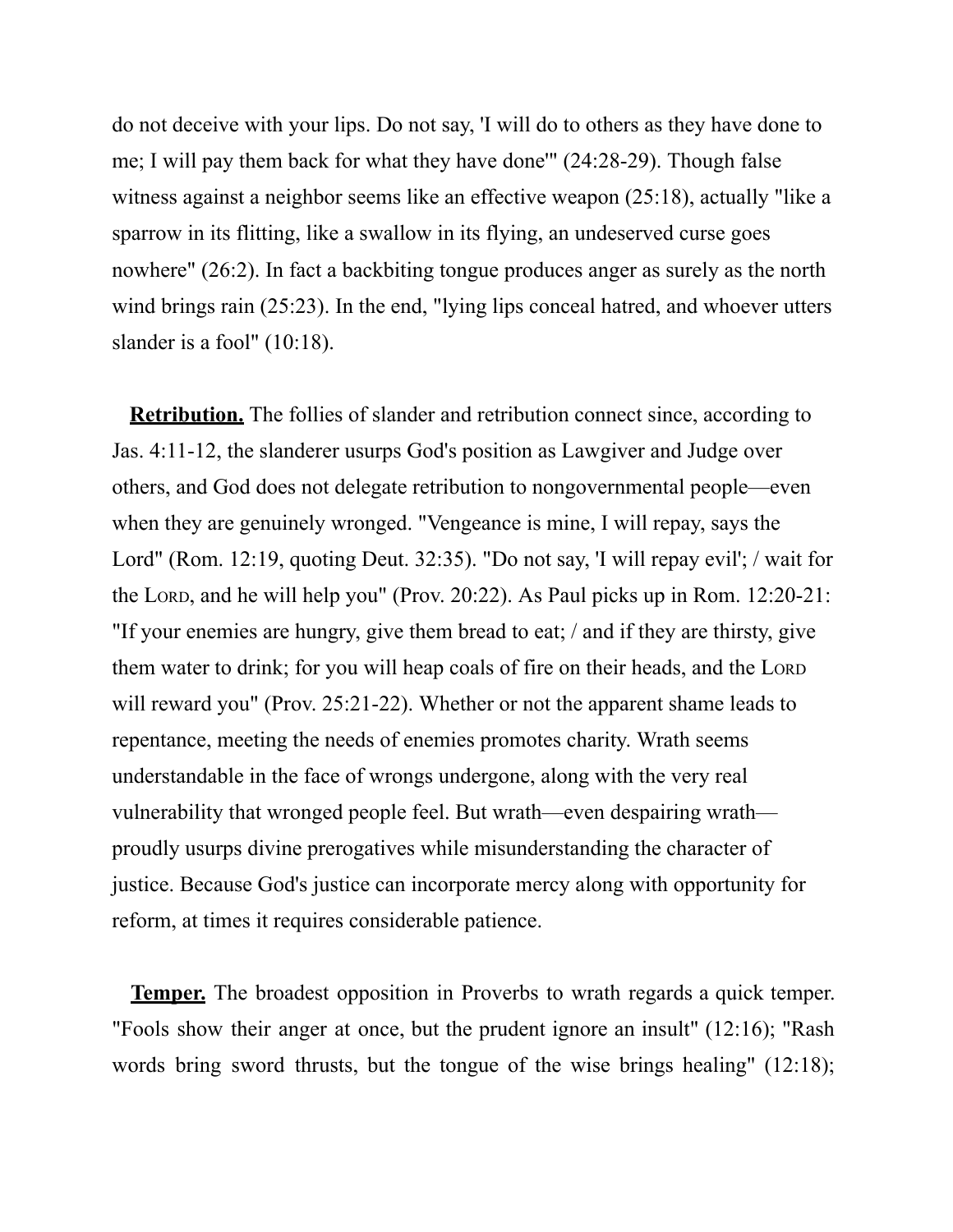"One who is quick-tempered acts foolishly, and the schemer is hated" (14:17); "Whoever is slow to anger has great understanding, but one who has a hasty temper exalts folly" (14:29; also 17:27; 29:11); "A violent tempered person will pay the penalty; if you effect a rescue, you will only have to do it again" (19:19); "Make no friends with those given to anger, and do not associate with hotheads, or you may learn their ways and entangle yourself in a snare" (22:24-25; also 22:8); "One given to anger stirs up strife, / and the hothead causes much transgression" (29:22). From a variety of angles, a quick temper frequently correlates with what is unsavory: folly, wounding, scheming, repeat offenses, on and on.

A king's wrath is compared to a lion's growling in 19:12 and 20:2; thus "whoever is wise will appease it" (16:14). Similarly matter of fact is the description of bribery's effectiveness: "A gift in secret averts anger; / and a concealed bribe in the bosom, strong wrath" (21:14). But Proverbs is not happy with these situations: "One who is slow to anger is better than the mighty, / and one whose temper is controlled than one who captures a city" (16:32). The New Testament's preeminent wisdom text places the same high priority on controlling anger: "You must understand this, my beloved: let everyone be quick to listen, slow to speak, slow to anger; for your anger does not produce God's righteousness" (Jas. 1:19-20); "How great a forest is set ablaze by a small fire! And the tongue is a fire" (3:5-6). Meanwhile, "strife," "anger," "quarrels," "dissensions," and "factions" are prominent among "the works of the flesh" opposed to the fruit of the Spirit (Gal. 5:19-21).

**Turning to contemporary culture.** Why are we so angry? Perhaps it is because our culture espouses pride, standing up for one's rights, and combative competitiveness. Yet among pride's various manifestations is fear as well: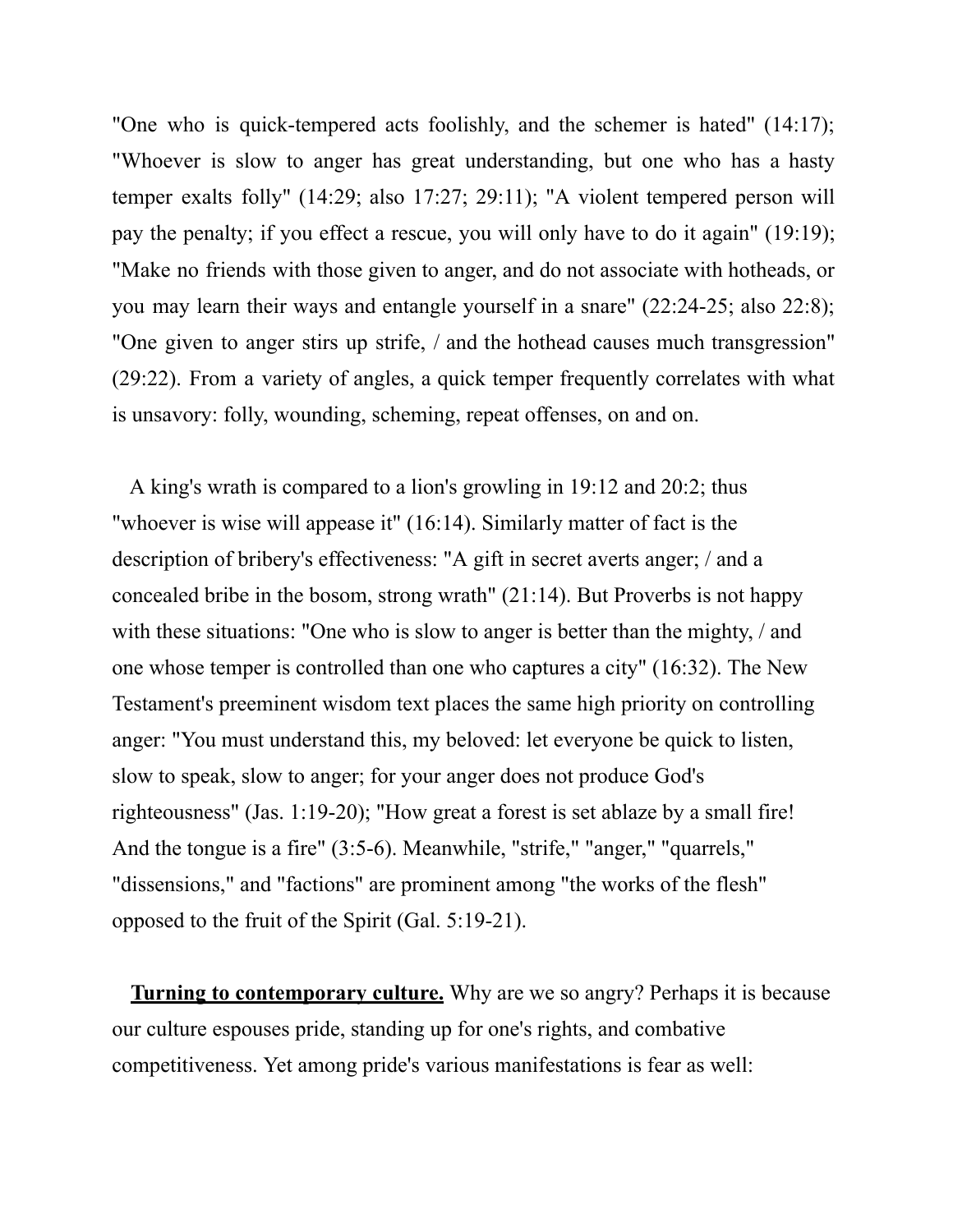The fear that is born of trusting oneself in pride is opposed to the freedom and peace of trusting God for assurance and love. If we can look only to ourselves for an ally and a source of security when we are threatened, then we would do well to be afraid . . . and angry.

Our bad anger thus shows us to be trying—and failing—to be God. We are wrathful when we can't control things that hurt us and keep them at bay. Our anger is ready to remedy this vulnerability by taking full control of establishing justice in the world and avenging any wrongs against us. Wrath's expression therefore usually involves the assertion of control, even as—ironically enough—we lose control over ourselves when we are angry.

In other words, wrath stems from pride, the opposite of both the fear of the Lord and charity—the beginning and end of wisdom. The God whom we ought to fear is "merciful and gracious, slow to anger and abounding in steadfast love," according to an oft-repeated Old Testament refrain. Pagans can recognize the destructive effects of anger and, at times throughout history, have admired dispassionate people as prudent. In a contemporary culture that lauds authenticity and self-expression, however, people now throw off such restraint and reveal self-preoccupation more than ever. Glorifying violence in terms of self-defense and revenge, our culture then wonders how other forms of violence —both physical and verbal—can run so rampant. In such a situation, prudence is likely to be tied more tightly than ever to the fear of God, since other incentives toward self-restraint do not obtain.

## **Discussion Question:**

1. What are the possible bad outcomes due to wrath? In what ways could wrath be against God's will?